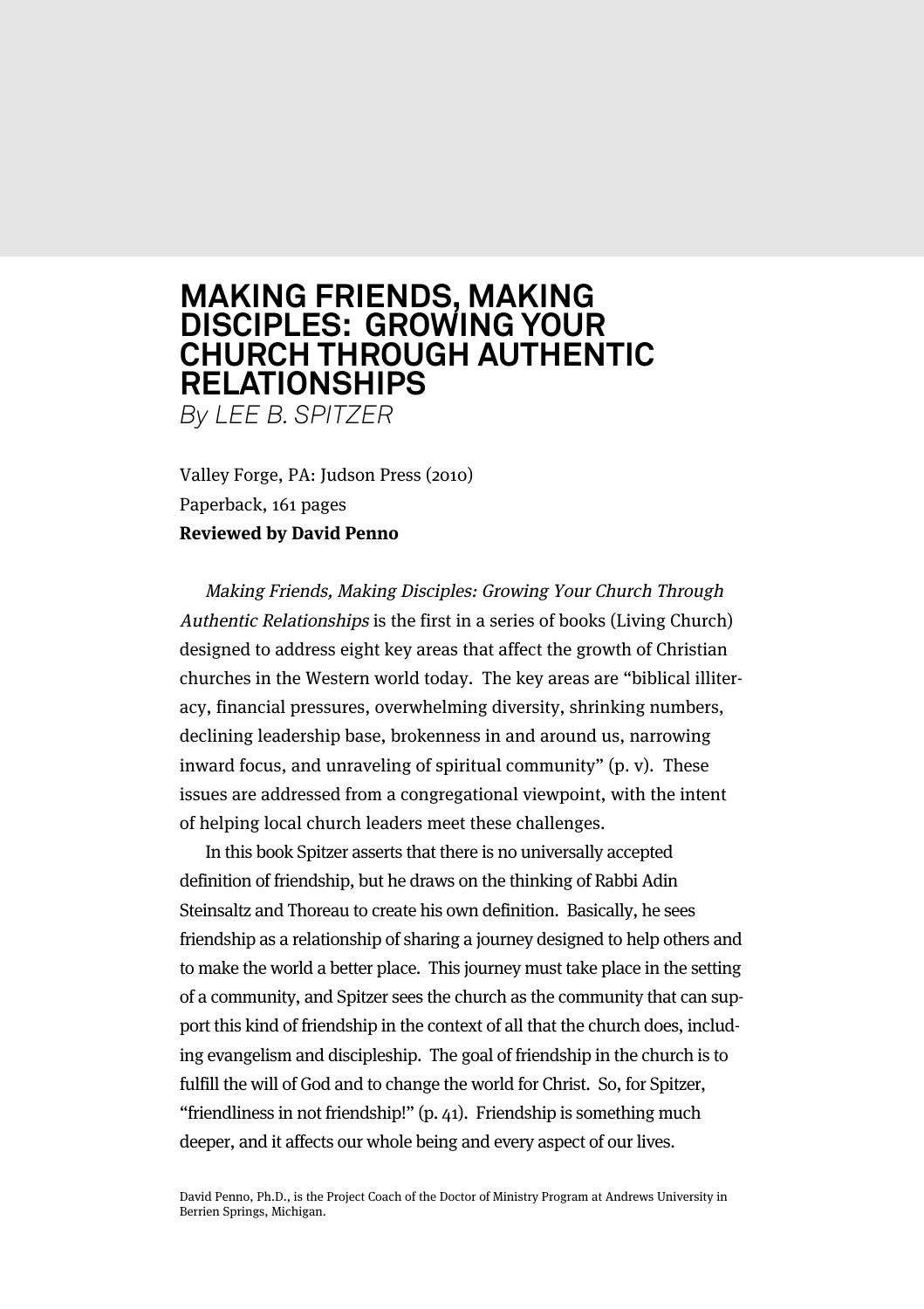Love, friendship, and mission are all aspects of Calvary. The Trinity embodies all of these, and the Cross is the greatest expression of who God is and what He wants His church to be. Thus, "friendship is an essential aspect of the kingdom of God" (p. 17). Spitzer posits four facets of friendship that are vital for the church: "Friendship embodies sacrificial love," "expresses the covenantal relationship we have with Christ and others in the kingdom," "involves self-revelation—sharing the secrets of our souls," and "is a choice" (pp. 17, 18). Christ is the model for the church to follow. Jesus redefined family to include all those who need to be His friend. It was through friendships and calls to friendship that Jesus ministered. The church He left behind was His group of friends.

Spitzer contends that the amazing wealth of the Western world has allowed for a tremendous increase in individualism and freedom. These in turn have opened the doors for self-expression and personal creativity. But the price for all of this is loneliness and alienation. The ability to go when, where, and how we please has isolated us in a way that more collective cultures do not experience.

The author asserts that the church is the ideal community to offer friendship to lonely people. The development of friendships, both with those inside and those outside the church, is the key to both quantitative and qualitative growth for the church today, particularly in Western cultures. Our relationship with God, as Christians, is a friendship that is the foundation for friendship with others. This is the basis for witnessing to the world. The friendship we have with God informs our friendships with others, which in turn becomes a means of drawing them to Jesus. Spitzer sees friendship as "a spiritual discipline" which, when practiced, causes "our personal lives and our public witness" to become one (p. 110).

Spitzer espouses a move from a model of evangelism that attempts to draw seekers to the church to an incarnational model. Friendships are the pathway that Jesus used to reach lost people, and the author exhorts the church to follow His example by incarnationally moving into the community at large through friendships that are designed to connect people with God. He offers three tools for implementing this model. These tools are "the Endless Possibilities spiritual journey paradigm, the Friendship Circles model, and the Health and Faithfulness congregational life and mission assessment tool" (p. 136).